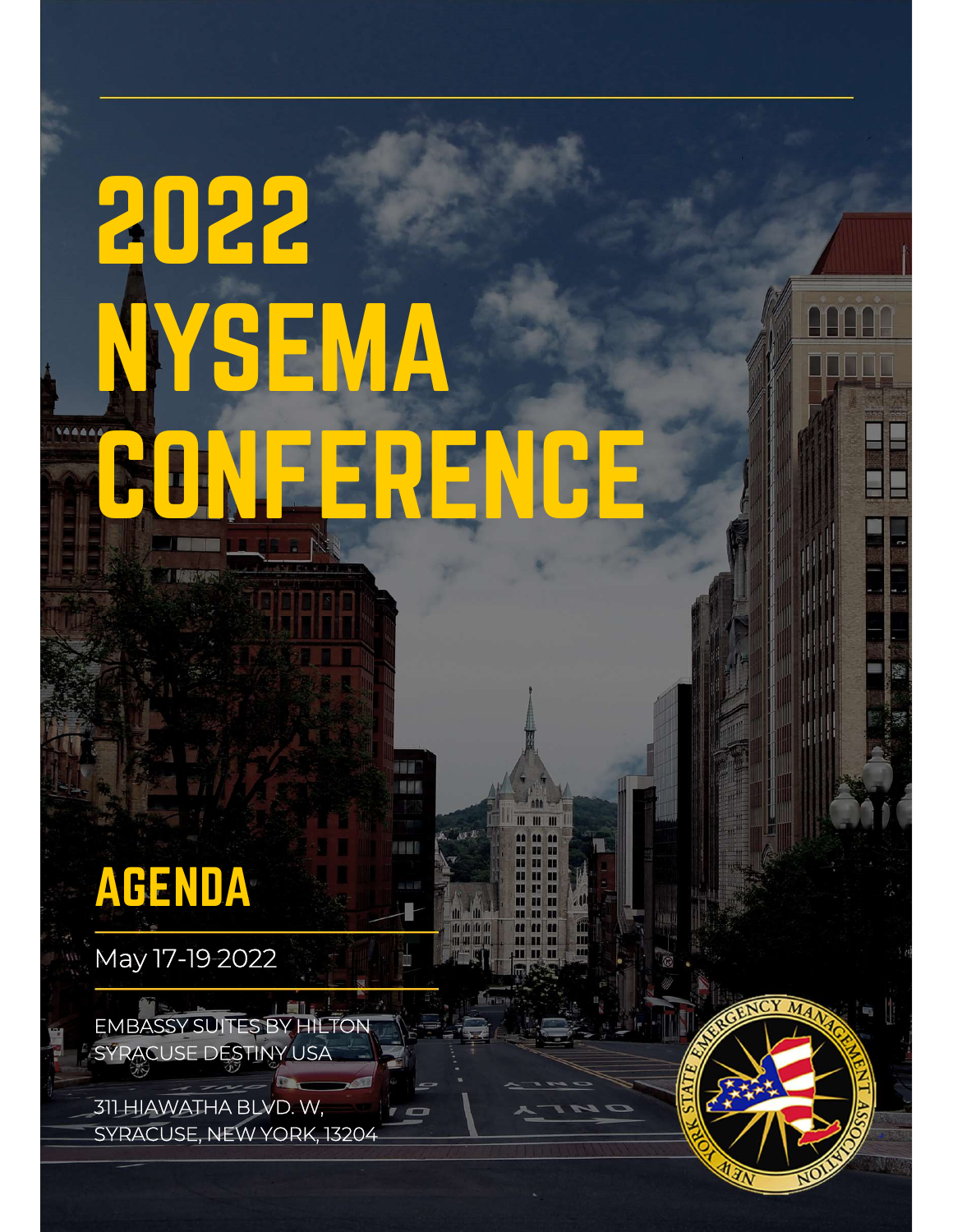## Day 1 - Tuesday May 17th 2022

| <b>Time</b>                         | <b>Topic</b>                                                                       | <b>Presenter/Location</b>                                                                                                                |
|-------------------------------------|------------------------------------------------------------------------------------|------------------------------------------------------------------------------------------------------------------------------------------|
| 9:00 am                             | <b>Conference Registration Opens</b>                                               | Atrium                                                                                                                                   |
| 9:30 am – 9:35 am                   | Opening Remarks - Welcome To<br><b>NYSEMA</b>                                      | Chris Baker, NYSEMA President                                                                                                            |
| $ 9:35$ am $-10:30$ am              | American Red Cross- What do we<br>bring besides cots? What do we<br>need from you? | Richard Hajeris, Regional Disaster Officer<br>Ken Turner, Regional Disaster Officer<br>John Cascone, Deputy Regional Disaster<br>Officer |
| $10:30$ am $- 11:30$ am             | Partnering with FEMA from<br><b>Response to Resiliency</b>                         | Richard Nicklas, MEP, FEMA<br>Deborah Costa, FEMA                                                                                        |
| $11:30$ am $-12:30$ pm              | Lunch                                                                              |                                                                                                                                          |
| 12:30 pm $-$ 2:00 pm                | <b>NYS DHSES Updates</b>                                                           | <b>Commissioner Jackie Bray and</b><br><b>DHSES Executive Staff</b>                                                                      |
| 2:00 pm-2:30 pm                     | NY Responds Overview                                                               | Deborah Bullock, NYS DHSES                                                                                                               |
| $2:30 \text{ pm} - 3:00 \text{ pm}$ | <b>Break-Vendor Networking</b>                                                     | Atrium / Liberty Ballroom Rooms<br>3 & 4                                                                                                 |
| $3:00 \text{ pm} - 3:45 \text{ pm}$ | <b>Threat Assessment</b>                                                           | Ian Anderson, NYS DHSES Office<br>of Counter Terrorism                                                                                   |
| 3:45 pm $-$ 4:15 pm                 | Legislative Report                                                                 | Katie Hohman, Partner, Sheridan<br><b>Hohman and Associates</b>                                                                          |
| $ 4:15$ pm $-5:00$ pm               | <b>NYSEMA Business Meeting</b><br>For NYSEMA Active (Voting)<br>Members only       | Chris Baker, NYSEMA President                                                                                                            |
| 5:30 pm $- 7:30$ pm                 | Vendor Reception                                                                   |                                                                                                                                          |

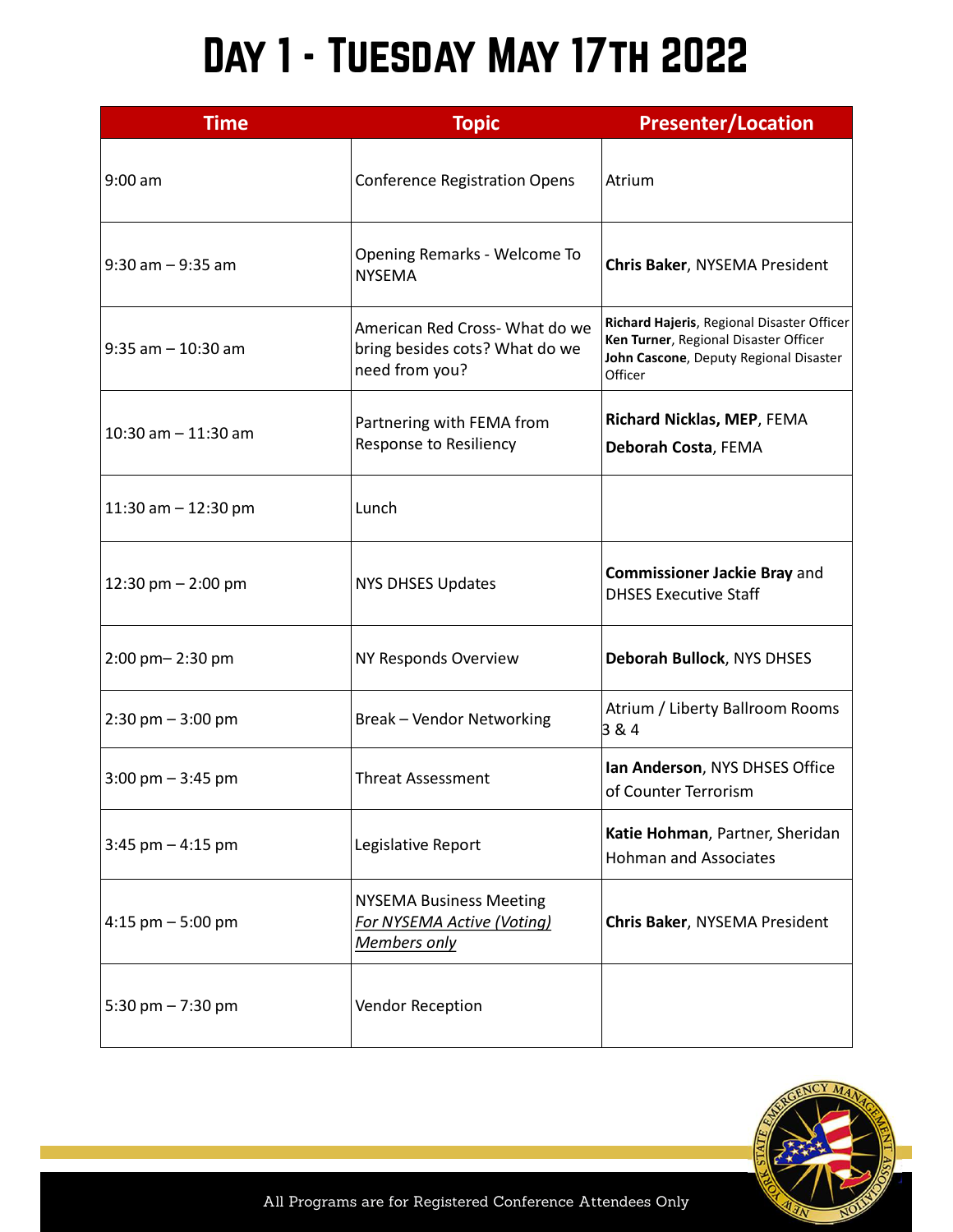### Day 2 – Wednesday May 18th 2022

|                                     | DAY 2 - WEDNESDAY MAY 18TH 2022                         |                                                                                                           |  |  |  |  |
|-------------------------------------|---------------------------------------------------------|-----------------------------------------------------------------------------------------------------------|--|--|--|--|
| <b>Time</b>                         | <b>Topic</b>                                            | <b>Presenter/Location</b>                                                                                 |  |  |  |  |
| 6:00 am - 8:00 am                   | <b>Breakfast</b>                                        | <b>Hotel Restaurant</b>                                                                                   |  |  |  |  |
| 8:00 am                             | <b>Conference Registration Reconvenes</b>               | Atrium                                                                                                    |  |  |  |  |
| $8:00$ am $-8:05$ am                | <b>Welcome and Opening Remarks</b>                      | Chris Baker, NYSEMA President                                                                             |  |  |  |  |
| 8:05 am – 9:15 am                   | Special Event Management and Security                   | Tony Callisto, Principal Consultant,<br><b>Callisto Consulting</b>                                        |  |  |  |  |
| $9:15$ am - 10:30 am                | Lessons Learned from COVID: Mass Fatality<br>Management | Dave Smith, NYS DHSES<br>Alyssa Rowell, NYS DOH                                                           |  |  |  |  |
| $10:30$ am $-11:00$ am              | <b>Break-Vendor Networking</b>                          | Atrium / Liberty Ballroom Rooms 3<br>& 4                                                                  |  |  |  |  |
| 11:00 am $-$ 12:30 pm               | Authenticity Is Vital                                   | <b>Colonel F. William (Bill)</b><br>Smullen, III, US Army<br>(Retired)                                    |  |  |  |  |
| 12:30 pm $-$ 1:30 pm                | Lunch with Vendors                                      | Atrium / Liberty Ballroom<br>Rooms 3 & 4                                                                  |  |  |  |  |
| 1:30 pm $-$ 3:00 pm                 | <b>Crisis Alerts and Communications</b>                 | Jeanette Sutton, Ph.D., Associate<br>Professor and Director of<br>Information Science PhD Program         |  |  |  |  |
| $3:00 \text{ pm} - 3:30 \text{ pm}$ | <b>Break-Vendor Networking</b>                          | Atrium / Liberty Ballroom<br>Rooms 3 & 4                                                                  |  |  |  |  |
| $3:30$ pm $-4:30$ pm                | <b>Outcome Based Emergency Management</b><br>Programs   | Jonathan W Gaddy, Deputy<br>Director and Chief of Staff,<br>Alabama Emergency<br><b>Management Agency</b> |  |  |  |  |
| 4:30 pm                             | <b>Closing Remarks</b>                                  | Chris Baker, NYSEMA President                                                                             |  |  |  |  |
| $4:45$ pm $-6:00$ pm                | Vendor Networking                                       |                                                                                                           |  |  |  |  |
| 6:00 pm $-$ 8:00 pm                 | <b>NYSEMA Awards Dinner</b>                             | Liberty Ballrooms 3&4                                                                                     |  |  |  |  |

Wednesday's Awards Dinner is Sponsored by:





All Programs are for Registered Conference Attendees Only